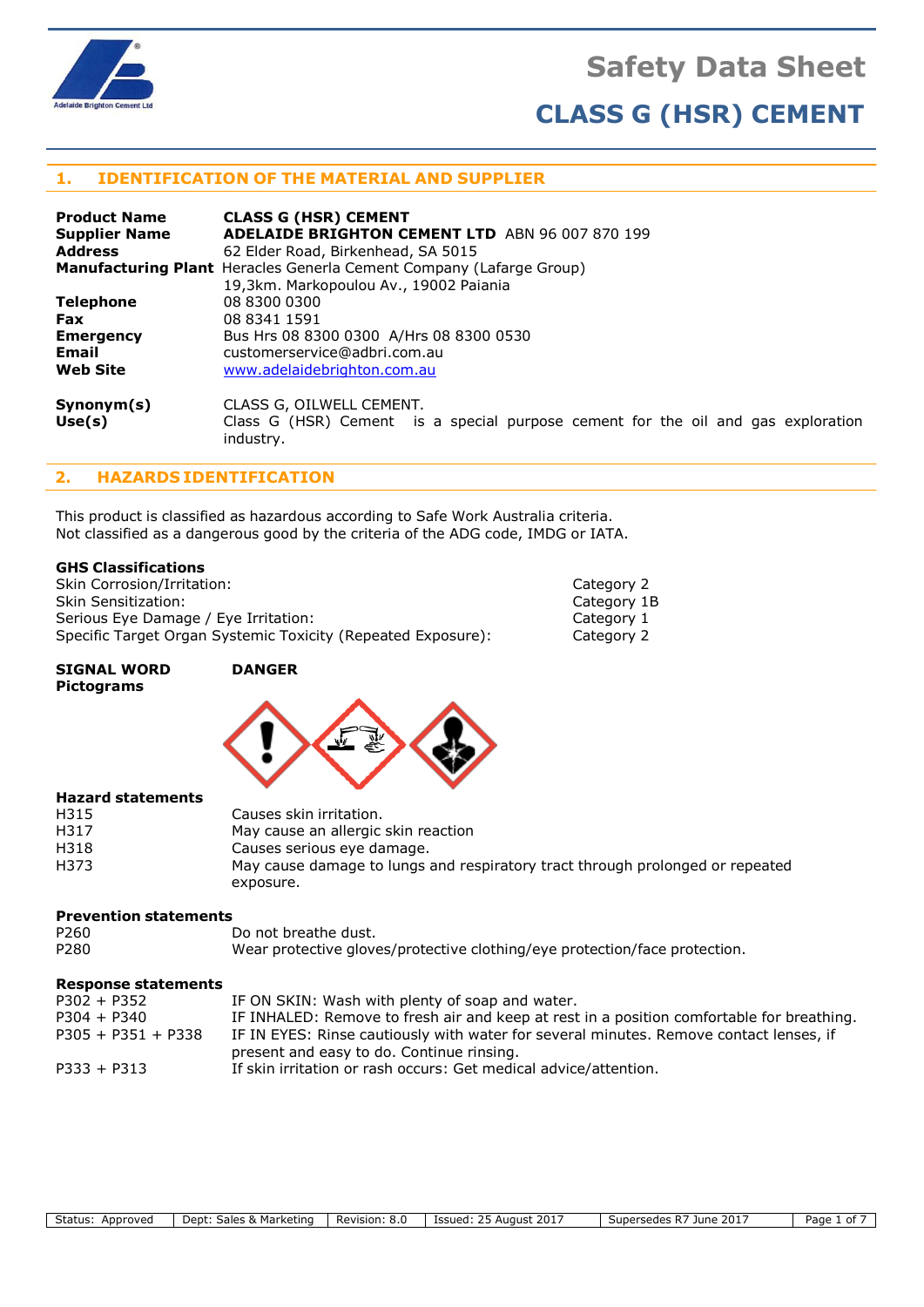

#### **Disposal statements**

P501 Dispose of contents/container in accordance with relevant regulations.

| UN No           | None Allocated | <b>Hazchem Code</b>       | None Allocated | <b>Pka Group</b> | None Allocated |
|-----------------|----------------|---------------------------|----------------|------------------|----------------|
| <b>DG Class</b> | None Allocated | <b>Subsidiary Risk(s)</b> | None Allocated | <b>EPG</b>       | None Allocated |
|                 |                |                           |                |                  |                |

### **3. COMPOSITION/INFORMATION ON INGREDIENTS**

| Ingredient<br>PORTLAND CEMENT CLINKER<br>GYPSUM<br>CHROMIUM (VI) HEXAVALENT | <b>Formula</b><br>Not Available<br>$CaSO4 2H2O1$ | Conc.<br>< 95%<br>$3 - 8%$<br>$\tau$ race | CAS No.<br>65997-15-1<br>10101-41-4<br>18540-29-9 |
|-----------------------------------------------------------------------------|--------------------------------------------------|-------------------------------------------|---------------------------------------------------|
|                                                                             | $Cr^{6+}$                                        |                                           |                                                   |

#### **4. FIRST AID MEASURES**

- **Eye** Flush thoroughly with flowing water for at least 15 minutes and seek medical attention if symptoms persist. If wet cement is splashed into the eyes flush thoroughly with flowing water for 15 minutes and seek urgent medical attention.
- **Inhalation** Remove from dusty area to fresh air. If symptoms persist, seek medical attention.
- **Skin** Remove heavily contaminated clothing immediately. Wash off skin thoroughly with water. A shower may be required. Seek medical attention for persistant irritation or burning of the skin
- **Ingestion** Rinse mouth and lips with water. Do not induce vomiting. Give water to drink to dilute stomach contents. If symptoms persist, seek medical attention.
- **Advice to Doctor** Treat symptomatically.
- **First Aid Facilities** Eye wash station.

#### **Additional Information - Aggravated Medical Conditions**

- **Inhalation** Over exposure resulting from prolonged and repeated inhalation of dust containing crystalline silica (found in this product below the reportable limit) can cause bronchitis, silicosis (scarring of the lung.) It may also increase the risk of scleroderma (a disease affecting the connective tissue of the skin, joints, blood vessels and internal organs) and lung cancer. Epidemiological studies have shown that smoking increases the risk of bronchitis, silicosis (scaring of the lung) and lung cancer in persons exposed to crystalline silica.
- **Skin Prolonged and repeated skin contact with cement in wet concrete, mortars and slurries** may result in irritant dermatitis or alkaline burns.
- **Eye I**rritating to the eye. If wet cement is splashed into the eye alkaline burns can cause permanent damage.

### **5. FIRE FIGHTING**

| Non flammable. Does not support combustion of other materials.        |
|-----------------------------------------------------------------------|
| No fire or explosion hazard exists.                                   |
| Non flammable; use suitable extinguishing agent for surrounding fire. |
| None.                                                                 |
|                                                                       |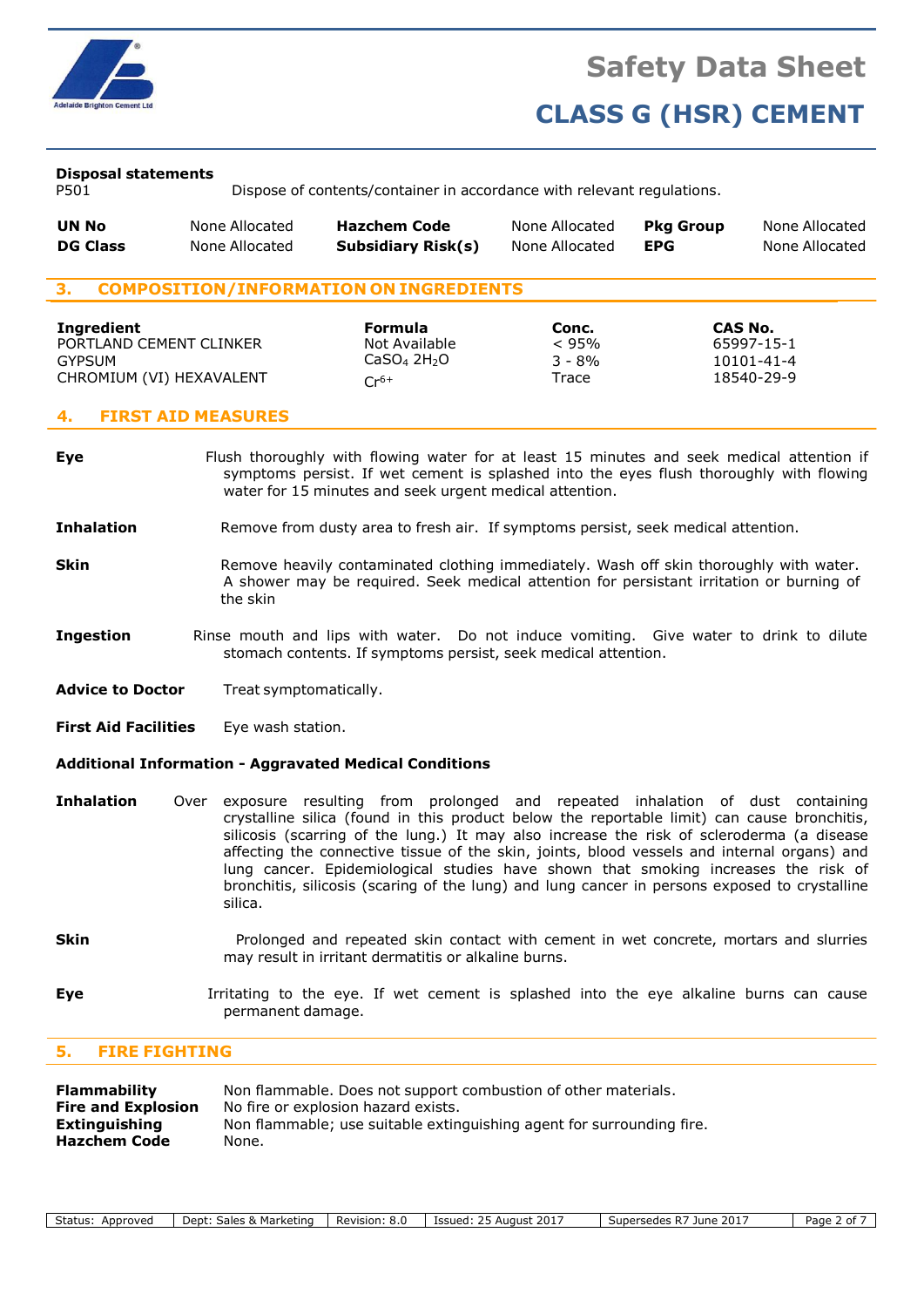

### **6. ACCIDENTAL RELEASE MEASURES**

| <b>Spillage</b> | If spilt (bulk), contact emergency services if appropriate.<br>Wear dust-proof goggles,   |
|-----------------|-------------------------------------------------------------------------------------------|
|                 | PVC/rubber gloves, a Class P2 respirator (where an inhalation risk exists), coveralls and |
|                 | rubber boots. Clear area of all unprotected personnel. Prevent spill entering drains or   |
|                 | waterways. Collect and place in sealable containers for disposal or reuse.<br>Avoid       |
|                 | generating dust.                                                                          |
|                 |                                                                                           |

#### **Emergency Procedures** Follow safety requirements for personal protection under Section 8 Exposure Controls/Personal Protection.

# **7. HANDLING AND STORAGE**

#### **Storage** Store in a cool, dry, well ventilated area, removed from excessive moisture and heat. Storage of bulk cement may be in concrete silos or steel bins. Ensure packages are adequately labelled, protected from physical damage and sealed when not in use.

**Handling** Before use carefully read the product label. Use of safe work practices are recommended to avoid eye or skin contact and inhalation. Observe good personal hygiene, including washing hands before eating. Prohibit eating, drinking and smoking in contaminated areas.

#### **Property/** Refer to Section 13. **Environmental**

#### **8. EXPOSURE CONTROLS/PERSONAL PROTECTION**

| <b>Ventilation</b>                  | Do not inhale dust/powder. Use with adequate ventilation. Where a dust inhalation<br>hazard exists, mechanical extraction ventilation is recommended. Maintain dust levels<br>below the recommended exposure standard.                                                                                                        |
|-------------------------------------|-------------------------------------------------------------------------------------------------------------------------------------------------------------------------------------------------------------------------------------------------------------------------------------------------------------------------------|
| <b>Exposure</b><br><b>Standards</b> | CHROMIUM (VI) HEXAVALENT (18540-29-9)<br>ES-TWA: 0.05 mg/m <sup>3</sup> (Chromium VI Compounds)<br>GYPSUM (10101-41-4)<br>ES-TWA: $10 \text{ mg/m}^3$ (Respirable Dust)<br>PORTLAND CEMENT (65997-15-1)<br>ES-TWA: 10 mg/m <sup>3</sup> (Respirable Dust)                                                                     |
| <b>PPE</b>                          | Wear dust-proof goggles and rubber or PVC gloves. Where an inhalation risk exists, wear<br>a Class P2 respirator. If there is potential for prolonged and/or excessive skin contact,<br>wear coveralls. At high dust levels, wear a Class P3 respirator or a Powered Air Purifying<br>Respirator (PAPR) with Class P3 filter. |

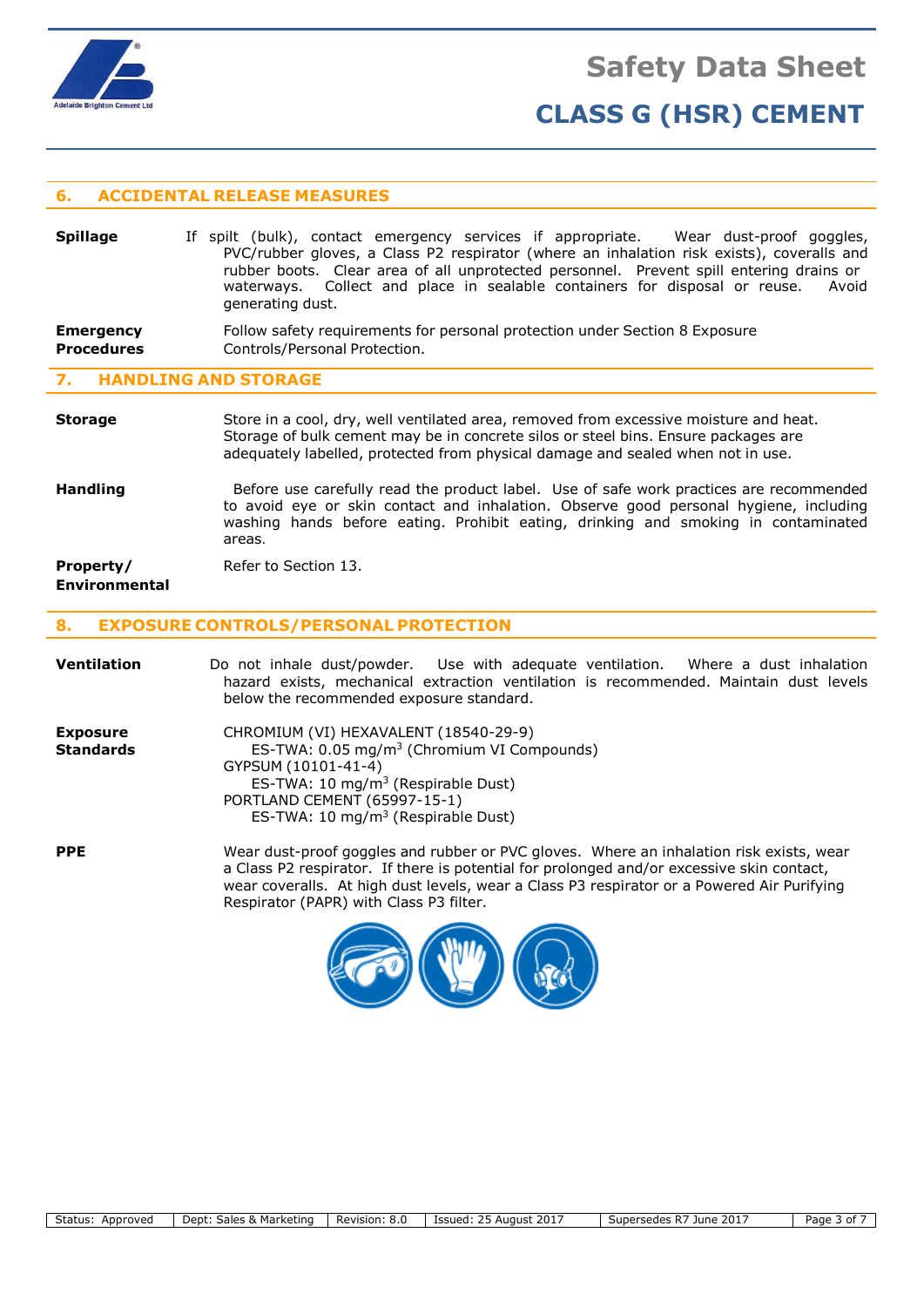

### **9. PHYSICAL AND CHEMICAL PROPERTIES**

| <b>Appearance</b>       | Fine grey powder  | Solubility (water)                                         | Slight, hardens on<br>mixing with water |
|-------------------------|-------------------|------------------------------------------------------------|-----------------------------------------|
| <b>Odour</b>            | Odourless         | <b>Specific Gravity</b>                                    | $2.5$ to $3.2$                          |
| рH                      | Approximately 12  | % Volatiles                                                | Not Available                           |
| <b>Vapour Pressure</b>  | Not Available     | <b>Flammability</b>                                        | Non Flammable                           |
| <b>Vapour Density</b>   | Not Available     | <b>Flash Point</b>                                         | Not Relevant                            |
| <b>Boiling Point</b>    | Not Available     | <b>Upper Explosion Limit</b>                               | Not Relevant                            |
| <b>Melting Point</b>    | $>1200^{\circ}$ C | <b>Lower Explosion Limit</b>                               | Not Relevant                            |
| <b>Evaporation Rate</b> | Not Available     | Autoignition                                               | Not Available                           |
|                         |                   | <b>Temperature</b>                                         |                                         |
| <b>Bulk Density</b>     | 1200 - 1600 kg/m3 |                                                            |                                         |
| <b>Particle Size</b>    |                   | 20 - 40% of particles are $<$ 7 $\mu$ m (Respirable range) |                                         |

### **10. STABILITY AND REACTIVITY**

**Chemical Stability** Chemically Stable

**Conditions to Avoid** Keep free of moisture

**Incompatible** Incompatible with oxidising agents (eg hypochlorites), ethanol, acids (eg hydrofluoric acid) **Materials** and interhalogens (eq chlorine trifluoride).

**Decomposition** Unlikely to evolve toxic gases when heated to decomposition.

**Products**

# **11. TOXICOLOGICAL INFORMATION**

**Hazardous Reactions** None

**Acute Toxicity** No known toxicity data available for this product.

**Eye** Irritant upon contact with dust. Over exposure may result in pain, redness, corneal burns and ulceration with possible permanent damage.

- **Inhalation I**rritating to the respiratory system causing coughing and sneezing. Over exposure may result in severe mucous membrane irritation and bronchitis. Hexavalent Chromium is reported to cause respiratory sensitisation, however due to the trace amount present a hazard is not anticipated under normal conditions of use. Crystalline silica (found in this product below the reportable limit) can cause silicosis (lung disease) with chronic over exposure, however due to low levels present and product application adverse health effects are not anticipated.
- **Skin I**rritating to the skin. Prolonged and repeated contact with powder or wetted form may result in skin rash, dermatitis and sensitisation.
- **Ingestion** Ingestion may result in burns to the mouth and throat, with vomiting and abdominal pain. Due to product form, ingestion is not considered a likely exposure route.
- **Mutagenicity** Insufficient data available for this product to classify as a mutagen.
- **Carcinogenicity** Class G (HSR) Cement is not classified as a carcinogen by NOHSC. Crystalline silica and hexavalent chromium compounds are classified as carcinogenic to humans (IARC Group 1), however due to low levels present and product application the criteria for classification is not met.

| Status:<br>Approved | Dept:<br>v.<br><b>rketing</b><br>عماجہ<br>гмаг. | Revision:<br>o.u<br>rc | August 2017<br>1001101<br>⊥ບບບ | 2017<br><b>LINA</b><br>seues | aae,<br>$\mathbf{u}$ |
|---------------------|-------------------------------------------------|------------------------|--------------------------------|------------------------------|----------------------|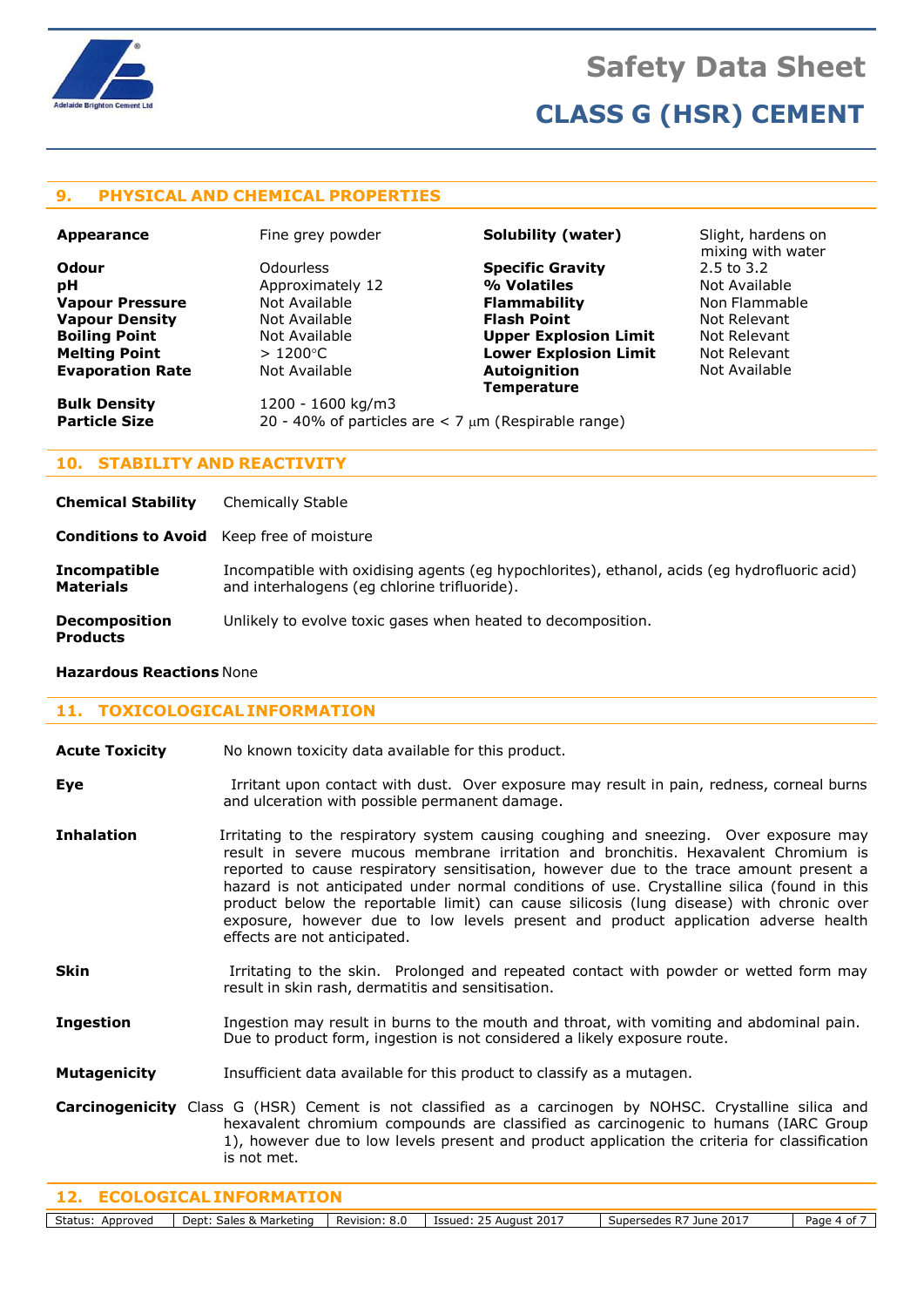

| <b>Toxicity</b>                                  | Product forms an alkaline slurry when mixed with water. This product is non toxic to<br>aquatic life forms when present in cured solid form. Large quantities, especially in static<br>water, will result in increased pH levels which may result in death of aquatic life. |
|--------------------------------------------------|-----------------------------------------------------------------------------------------------------------------------------------------------------------------------------------------------------------------------------------------------------------------------------|
| <b>Persistence &amp;</b><br><b>Degradability</b> | Product is persistent and would have a low degradability.                                                                                                                                                                                                                   |
| Mobility in soil                                 | A low mobility would be expected in a landfill situation.                                                                                                                                                                                                                   |

### **13. DISPOSAL CONSIDERATIONS**

- **Waste Disposal** Reuse or recycle where possible. Alternatively, ensure product is covered with moist soil to prevent dust generation and dispose of to an approved landfill site. Contact the manufacturer for additional information.
- Legislation **Dispose of in accordance with relevant local legislation. Keep out of sewer and stormwater** drains.

### **14. TRANSPORT INFORMATION**

Not classified as a dangerous good by the criteria of the ADG Code.

Transport is by rail or road in bulk or bag form.

Drivers of trucks transporting bagged product should ensure that the bags are properly restrained.

| <b>Shipping Name</b> | None Allocated |                     |                |           |                |
|----------------------|----------------|---------------------|----------------|-----------|----------------|
| UN No                | None Allocated | <b>Hazchem Code</b> | None Allocated | Pka Group | None Allocated |
| <b>DG Class</b>      | None Allocated | Subsidiary Risk(s)  | None Allocated | EPG       | None Allocated |

#### **15. REGULATORY INFORMATION**

| <b>Poison</b>   | A poison schedule number has not been allocated to this product using the criteria in the |
|-----------------|-------------------------------------------------------------------------------------------|
| <b>Schedule</b> | Standard for the Uniform Scheduling of Drugs and Poisons (SUSDP).                         |
| <b>AICS</b>     | All chemicals listed on the Australian Inventory of Chemical Substances (AICS).           |

#### **16. OTHER INFORMATION**

**Additional** CEMENT CONTACT DERMATITIS: Individuals using wet cement, mortar, grout or concrete **Information** could be at risk of developing cement dermatitis. Symptoms of exposure include itchy, tender, swollen, hot, cracked or blistering skin with the potential for sensitisation. The dermatitis is due to the presence of soluble hexavalent chromium.

> IARC – GROUP 1 – PROVEN HUMAN CARCINOGEN. This product contains an ingredient for which there is sufficient evidence to have been classified by the International Agency for Research into Cancer as a human carcinogen. The use of products known to be human carcinogens should be strictly monitored and controlled.

| Status:<br>Approved | Dept:<br>.<br>sales.<br>. Marketing<br>$\alpha$ | Revision:<br>.<br>. | August 2017<br>Issued: | $\sim$ Supersedes P <sup>-7</sup><br>$.201^-$<br>June | dage '<br>0t |
|---------------------|-------------------------------------------------|---------------------|------------------------|-------------------------------------------------------|--------------|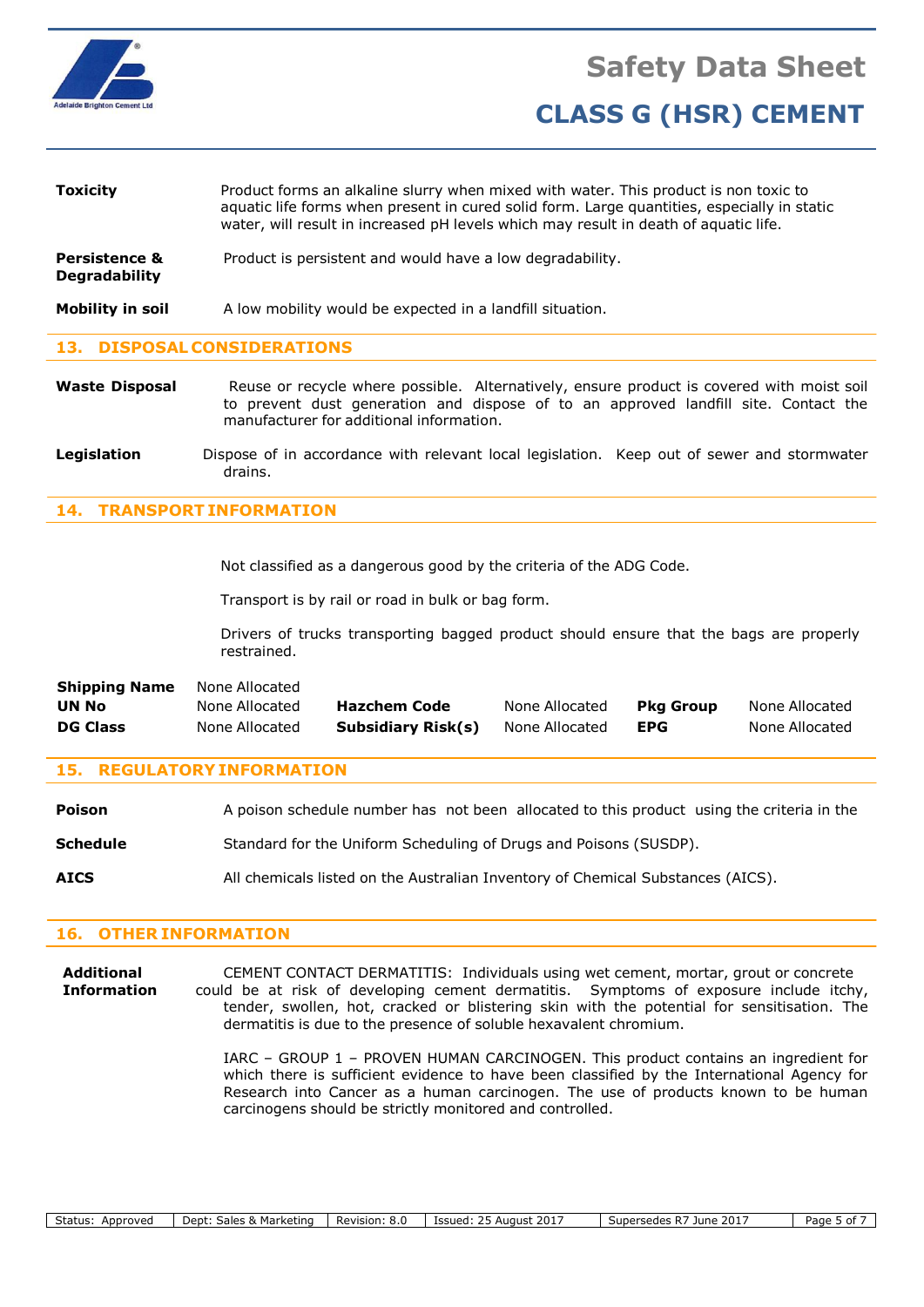

# **Safety Data Sheet**

# **CLASS G (HSR) CEMENT**

RESPIRATORS: In general the use of respirators should be limited and engineering controls employed to avoid exposure. If respiratory equipment must be worn ensure correct respirator selection and training is undertaken. Remember that some respirators may be extremely uncomfortable when used for long periods. The use of air powered or air supplied respirators should be considered where prolonged or repeated use is necessary.

PERSONAL PROTECTIVE EQUIPMENT GUIDELINES: The Recommendation for protective equipment contained within this SDS report is provided as a guide only. Factors such as method of application, working environment, quantity used, product concentration and the availability of engineering controls should be considered before final selection of personal protective equipment is made.

HEALTH EFFECTS FROM EXPOSURE: It should be noted that the effects from exposure to this product will depend on several factors including: frequency and duration of use; quantity used; effectiveness of control measures; protective equipment used and method of application. Given that it is impractical to prepare an SDS report which would encompass all possible scenarios, it is anticipated that users will assess the risks and apply control methods where appropriate.

|                      | ADDREVIATIONS.<br>SDS - Safety Data Sheet<br>ppm - Parts Per Million<br>compounds.                                                                                                                 | $mg/m3$ – Milligrams per cubic metre<br>CNS - Central Nervous System<br>NOS - Not Otherwise Specified | ES-TWA - Exposure Standard - Time Weighted Average<br>$pH$ – relates to hydrogen ion concentration – this value will relate to a scale of 0 – 14,<br>where 0 is highly acidic and 14 is highly alkaline.<br>CAS# - Chemical Abstract Service Number - used to uniquely identify chemical<br>IARC – International Agency for Research on Cancer |  |  |
|----------------------|----------------------------------------------------------------------------------------------------------------------------------------------------------------------------------------------------|-------------------------------------------------------------------------------------------------------|------------------------------------------------------------------------------------------------------------------------------------------------------------------------------------------------------------------------------------------------------------------------------------------------------------------------------------------------|--|--|
| Report Status        | This document has been compiled by Adelaide Brighton Cement the manufacturer of the<br>product and serves as the manufacturer's Safety Data Sheet.                                                 |                                                                                                       |                                                                                                                                                                                                                                                                                                                                                |  |  |
|                      | While the information in this Safety Data Sheet has been prepared in good faith, Adelaide<br>Brighton Cement Limited does not warrant that the information is accurate, complete or up<br>to date. |                                                                                                       |                                                                                                                                                                                                                                                                                                                                                |  |  |
| <b>Contact Point</b> | For further information on this product contact:                                                                                                                                                   |                                                                                                       |                                                                                                                                                                                                                                                                                                                                                |  |  |
|                      | Telephone:                                                                                                                                                                                         | Office hours<br>$A$ ftor bours                                                                        | 08 8300 0300<br>LOO ODAN NEDN                                                                                                                                                                                                                                                                                                                  |  |  |

ABBREVIATIONS:

| Telephone: | Office hours | 08 8300 0300                |
|------------|--------------|-----------------------------|
|            | After hours  | 08 8300 0530                |
| Facsimile: |              | 08 8341 1591                |
| Web site:  |              | www.adelaidebrighton.com.au |